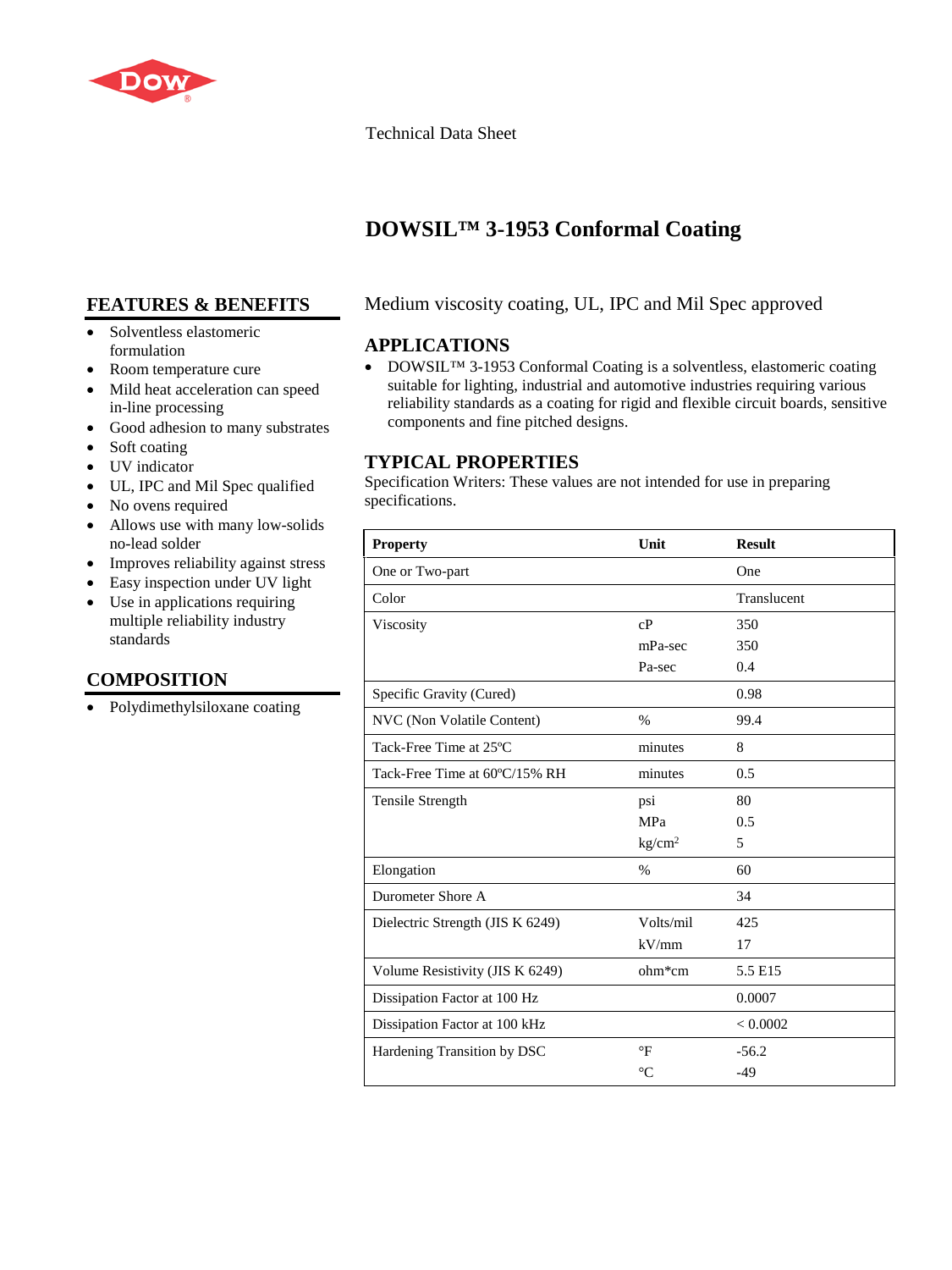#### **DESCRIPTION**

Solventless RTV elastomeric conformal coatings require atmospheric moisture to cure, needing no expensive ovens, and various viscosity versions facilitate different application methods. This family of coatings is rapidly gaining popularity due to its solventless formulations, its rapid cure rates that can be dramatically accelerated by mild heat, and its cost effectiveness. These elastomers, when cured, offer the optimum stress relief for even the most delicate components and interconnections in a variety of service environments. This product line also features coatings manufactured for controlled volatility and many of these products are UL recognized. Conformal coatings are materials applied in thin layers onto printed circuits or other substrates.

#### **APPLICATION METHODS**

- Spray
- Brush
- Flow
- Automated pattern coating
- May be dip coated with special precautions

#### **PROCESSING/CURING**

Time to cure is dependent on several variables including the method of application, film thickness, temperature and humidity. Tack-free time in the data table gives an indication of typical times until surface is dry enough to handle. Cure time for full cure are indications of time needed to develop full physical properties such as durometer, tensile strength or adhesion. These times, including full cure time, can be significantly improved by introducing mild heat of 60°C or less.

### **POT LIFE AND CURE RATE**

The pot life of Dow RTV conformal coatings is dependent on the application method chosen. To extend pot life, minimize exposure to ambient moisture by using dry air or

# **TYPICAL PROPERTIES** (Continued)

| <b>Property</b>                 | Unit | <b>Result</b>                            |
|---------------------------------|------|------------------------------------------|
| UL Flammability Classification  | NА   | 94 V-0                                   |
| Mil Specification               | NА   | Mil I-46058C Amend 7                     |
| <b>Agency Listing</b>           |      | IPC-CC-830A with<br>Amendment 1, UL 746E |
| Cyclotetrasiloxane (D4) content | %    | < 0.1                                    |

dry nitrogen blanketing whenever possible.

#### **ADHESION**

With RTV cure coatings, adhesion typically lags behind cure and may take up to 72 hours at room temperature to build in some coatings. Dow conformal coatings are formulated to provide adhesion to most common substrates and materials. It is recommended that the coatings be applied to clean and dry substrates prior to application. Due to the vast variety of substrates used appropriate adhesion testing should be performed to insure the adhesion of the coating is adequate for the end use and should only be tested after 72 hours at room temperature. On certain difficult, low-surface energy surfaces, adhesion may be improved by priming or by special surface treatment such as chemical or plasma etching.

### **USABLE LIFE AND STORAGE**

Special precautions must be taken to prevent moisture from contacting Dow RTV conformal coatings. Containers should be kept tightly closed and head or air space minimized. Partially filled containers should be purged with dry air or other gases, such as nitrogen. The product should be stored in its original packaging with the cover tightly attached to avoid any contamination. Store in accordance with any special instructions listed on the product label. The product should be used by its Use Before date as indicated on the product label.

### **USEFUL TEMPERATURE RANGES**

For most uses, silicone adhesives should be operational over a temperature range of -45 to 200°C (-49 to 392°F) for long periods of time. However, at both the low and high temperature ends of the spectrum, behavior of the materials and performance in particular applications can become more complex and require additional considerations. For low-temperature performance, thermal cycling to conditions such as  $-55^{\circ}$ C ( $-67^{\circ}$ F) may be possible, but performance should be verified for your parts or assemblies. Factors that may influence performance are configuration and stress sensitivity of components, cooling rates and hold times, and prior temperature history. At the hightemperature end, the durability of the cured silicone elastomer is time and temperature dependent. As expected, the higher the temperature, the shorter the time the material will remain useable.

### **REPAIRABILITY**

In the manufacture of PCB system assemblies, it is often desirable to salvage or reclaim damaged or defective units. Dow RTV conformal coatings offer excellent reparability because they can be removed from substrates and circuitry by scraping or cutting, or by using solvents or stripping agents. If only one circuit component is to be replaced, a soldering iron may be applied directly through the coating to remove the component. Proper ventilation of any fumes should be employed. After the

UNRESTRICTED – May be shared with anyone

®™Trademark of The Dow Chemical Company ("Dow") or an affiliated company of Dow DOWSIL™ 3-1953 Conformal Coating © 2017 The Dow Chemical Company. All rights reserved. Form No. 11-3046-01 B